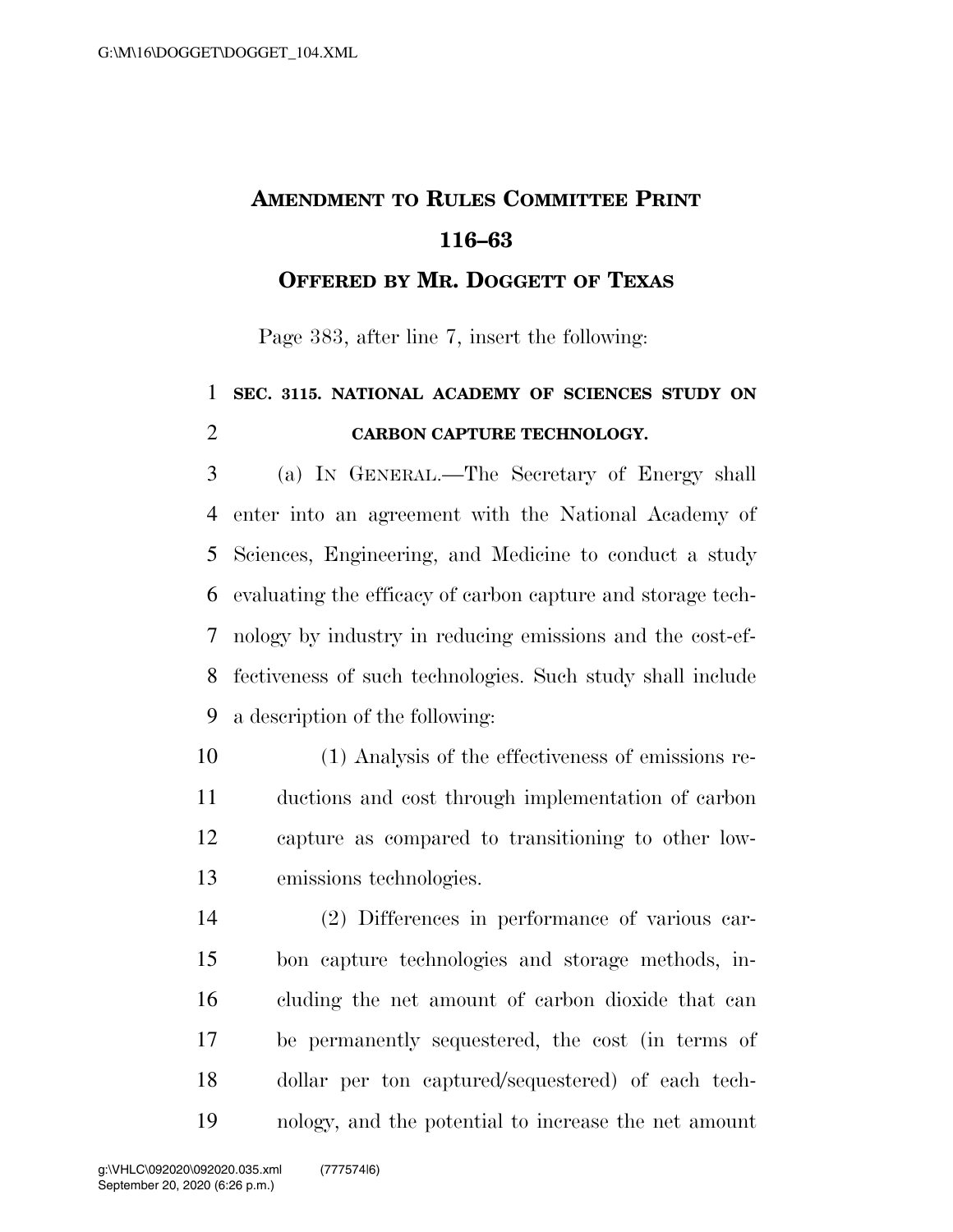$\mathfrak{D}$ 

 of carbon dioxide captured/sequestered and lower operational costs.

 (3) Barriers, in terms of cost, infrastructure, geology, aquifers, and markets, to ensuring perma- nent carbon storage including both point of source capture and removal from the atmosphere of cap-tured carbon dioxide.

 (4) Analysis of the lifecycle emissions associated with carbon capture technologies, including construc- tion and operation of the carbon capture technology, as well as transport, processing, and injection of car- bon dioxide, including the permanence of carbon storage and sequestration, and strategies to reduce those emissions. This should include the amount of carbon dioxide emitted from a facility outfitted with carbon capture technologies that is permanently se- questered compared to the amount of carbon dioxide emitted by the carbon capture process itself.

 (5) Evaluation of the impact of carbon capture technologies on air pollution, including particulate emissions and ozone precursors, with specific anal-22 ysis on the impacts on communities historically over- burdened with pollution, including rural commu-nities.